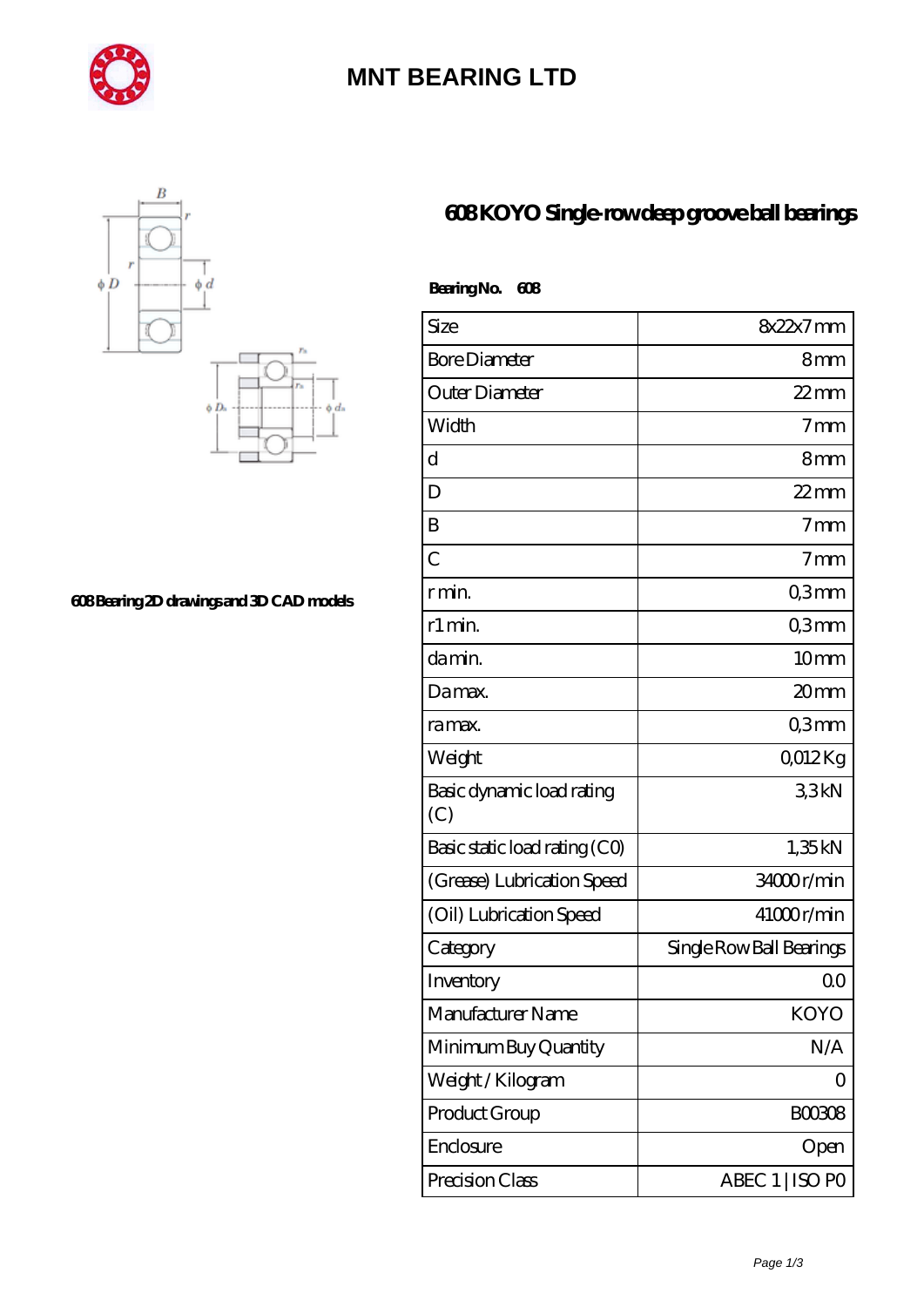

## **[MNT BEARING LTD](https://centribenessereinlazio.com)**

| Maximum Capacity / Filling<br>Slot | No                                                                                                                                                                                                                                  |
|------------------------------------|-------------------------------------------------------------------------------------------------------------------------------------------------------------------------------------------------------------------------------------|
| Rolling Element                    | <b>Ball Bearing</b>                                                                                                                                                                                                                 |
| Snap Ring                          | No                                                                                                                                                                                                                                  |
| <b>Internal Special Features</b>   | No                                                                                                                                                                                                                                  |
| Cage Material                      | <b>Steel</b>                                                                                                                                                                                                                        |
| <b>Internal Clearance</b>          | CO-Medium                                                                                                                                                                                                                           |
| Inch - Metric                      | Metric                                                                                                                                                                                                                              |
| Long Description                   | <b>8MM Bore: 22MM Outside</b><br>Diameter; 7MM Outer Race<br>Width; Open; Ball Bearing;<br>ABEC 1   ISO PQ No Filling<br>Slot; No Snap Ring, No<br><b>Internal Special Features;</b><br>CO Medium Internal<br>Clearance; Steel Cage |
| <b>Other Features</b>              | Deep Groove                                                                                                                                                                                                                         |
| Category                           | Single Row Ball Bearing                                                                                                                                                                                                             |
| <b>UNSPSC</b>                      | 31171504                                                                                                                                                                                                                            |
| Harmonized Tariff Code             | 8482105068                                                                                                                                                                                                                          |
| Noun                               | Bearing                                                                                                                                                                                                                             |
| Keyword String                     | Ball                                                                                                                                                                                                                                |
| Manufacturer URL                   | http://www.koyousa.com                                                                                                                                                                                                              |
| Weight/LBS                         | 00265                                                                                                                                                                                                                               |
| Outside Diameter                   | 0.866Inch   22 Millimeter                                                                                                                                                                                                           |
| Outer Race Width                   | 0.276Inch   7 Millimeter                                                                                                                                                                                                            |
| Inner Race Width                   | OInch   OMillimeter                                                                                                                                                                                                                 |
| Bore                               | 0.315 Inch   8 Millimeter                                                                                                                                                                                                           |
| Bearing No.                        | 608                                                                                                                                                                                                                                 |
| r(min)                             | 03                                                                                                                                                                                                                                  |
| Cr                                 | 4.10                                                                                                                                                                                                                                |
| CQr                                | 1.35                                                                                                                                                                                                                                |
| Cu                                 | 000                                                                                                                                                                                                                                 |
| fO                                 | 124                                                                                                                                                                                                                                 |
|                                    |                                                                                                                                                                                                                                     |